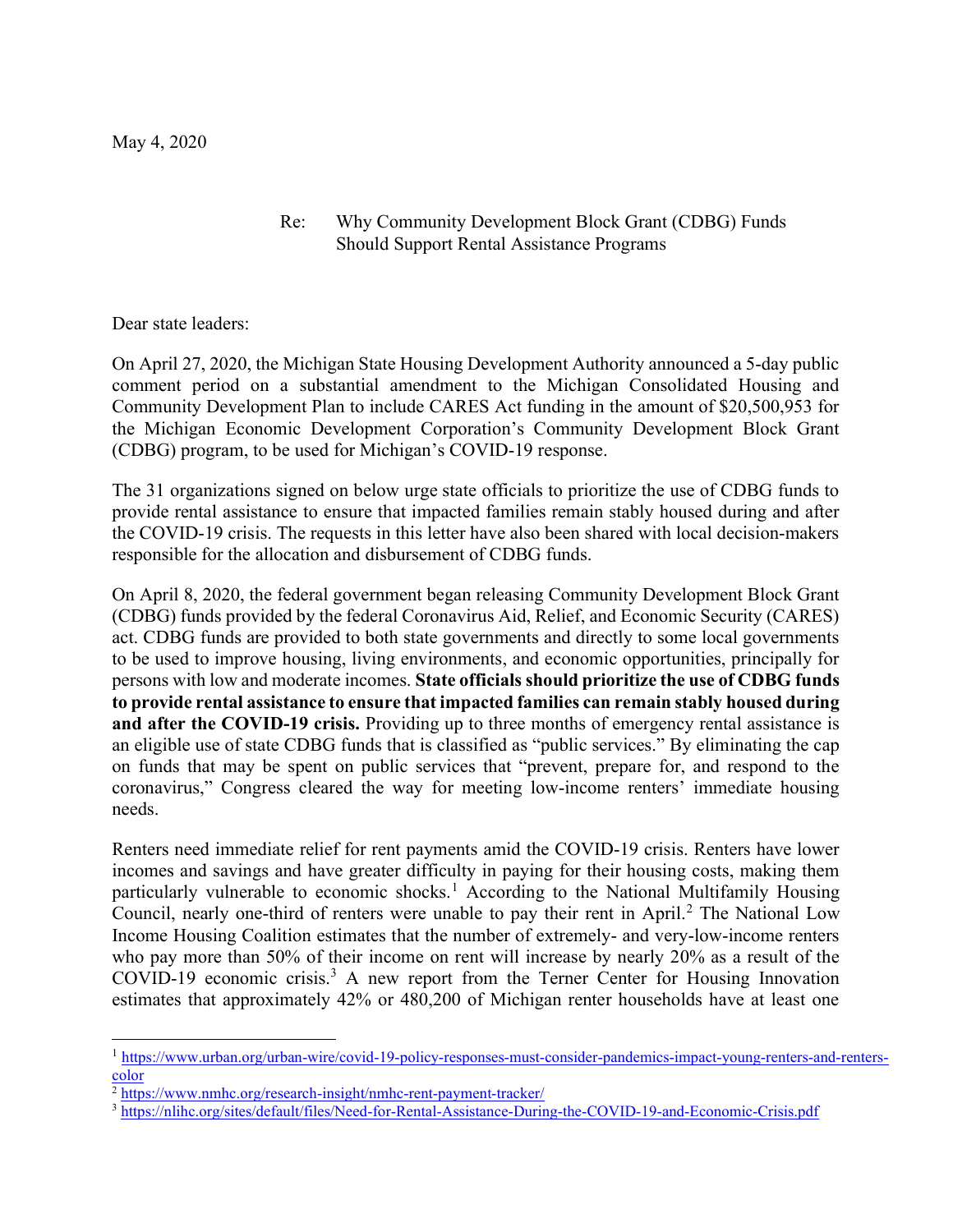worker likely impacted by the COVID-19 crisis, amounting to \$443 million in monthly rent charges.<sup>4</sup>

Using CDBG funds to create new or supplement existing rental assistance programs will have multiple benefits:

- Rental assistance is a necessary complement to eviction moratoriums. Eviction moratoriums do not eliminate the obligation to pay rent. Unless relief is provided, renters who are impacted by the economic downturn and unable to pay back rents risk being evicted when the moratoriums expire.
- Rental assistance helps to ensure that rental housing owners can continue to operate their buildings safely. Many affordable rental units are in buildings that do not generate enough operating revenue to withstand a sudden loss of income. Deferred maintenance could put renters at risk and lead to a loss of much needed affordable housing.
- Rental assistance will benefit the local economy. Providing relief to renters will help them stretch their limited income so they can afford other essential household needs. Helping building owners to maintain their properties allows them to continue to employ their staff and purchase local goods and services.
- Rental assistance will protect renters in need who do not currently receive federal rental subsidies. Only 25% of renters who are in need of rental assistance currently receive it through federal housing programs. Tens of millions of renters living in naturally occurring affordable housing do not currently benefit from any rent subsidies.

According to the U.S. Department of Labor, there have been over 1.26 million unemployment claims filed in Michigan alone since the week of March 14, which is 25% of the state's labor force. At a time when Americans are being ordered to stay home, a person's immediate and devastating loss of income cannot be allowed to increase their risk of displacement. Rental assistance to families and individuals is needed now.

In addition, ensure that there is clear, accessible information made available about any program changes. Provide targeted outreach and engagement to ensure that those with disabilities and/or language and literacy barriers have equal access to rental assistance and other CDBG programs.

Use the following link for CARES CDBG funding allocation information provided by NLIHC: https://nlihc.org/resource/hud-cpd-announces-initial-cares-act-cdbg-esg-and-hopwasupplemental-formula-allocations.

For general inquiries, please contact Annika (Brink) Brindel of the National Housing Trust at abrindel@nhtinc.org.

On behalf of the following 31 individuals and organizations,

<sup>4</sup> https://ternercenter.berkeley.edu/blog/estimating-covid-19-impact-renters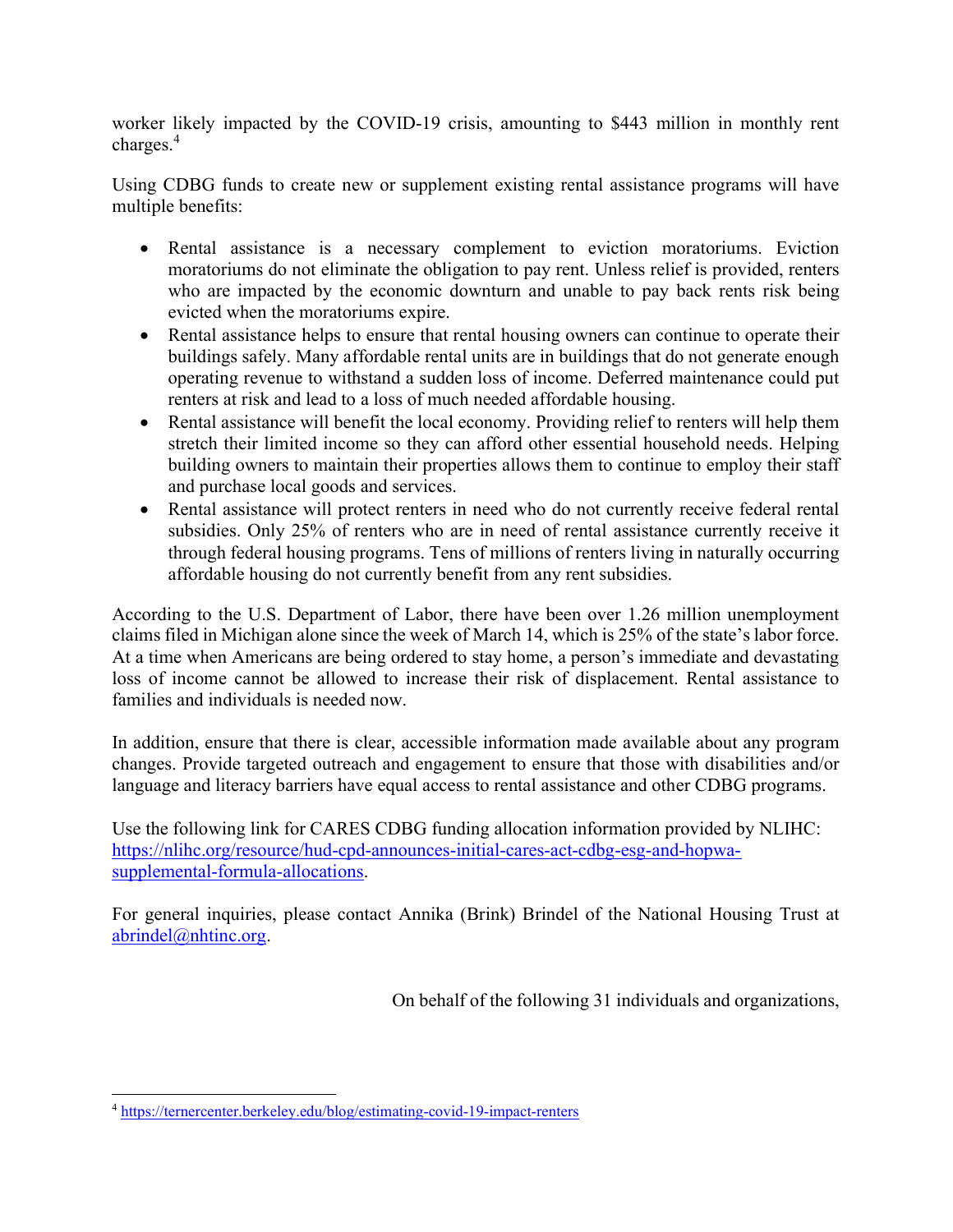Jennifer Hall Executive Director Ann Arbor Housing Commission

Phyllis Edwards Executive Director Bridging Communities

Yolanda Jackson Public Policy Manager Community Development Advocates of Detroit

Luke Forrest Executive Director Community Economic Development Assocation of Michigan

Bob Mattler Ambassador Detroit 2030 District

Dennis Sturtevant Chief Executive Officer Dwelling Place of Grand Rapids NPHC

Alexis Blizman Legislative and Policy Director Ecology Center

Briana DuBose Director of Strategic Community Initiatives EcoWorks Detroit

Stacy Esbrook Affordable Housing Program Director Enterprise Community Partners, Inc.

John Heiss Foremost Development Company

David Weiss CEO General Capital Group Jeanine C. Hatcher Executive Director GenesisHOPE Community Development Corporation

Nat M. Zorach **Principal** The Handbuilt City

Virgie M. Ammerman Executive Director Hope Network

Ryan Kilpatrick Executive Director Housing Next

Sarah Lucas Executive Director Housing North

David M. Soule Regional Vice President KMG Prestige Inc.

Jeremy DeRoo Executive Director LINC Up Nonprofit Housing Corporation

Charles Vliek Executive Director LISC Michigan Statewide (Kalamazoo and Flint)

John A. Kinch Executive Director Michigan Energy Options

Charlotte Jameson Program Director for Legislative Affairs, Energy, and Drinking Water Michigan Environmental Council

Gilda Z. Jacobs President and CEO Michigan League for Public Policy